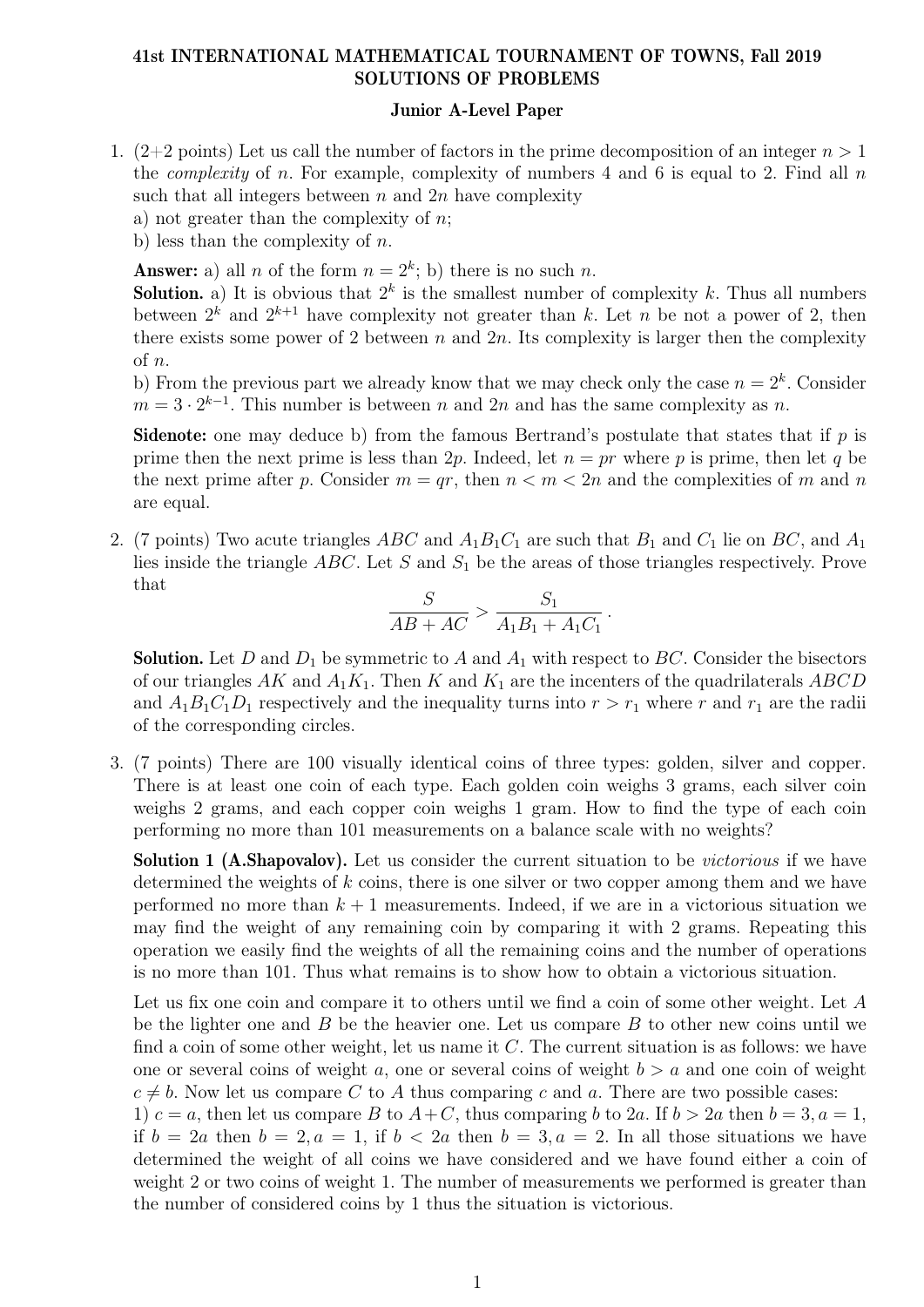2)  $c \neq a$ , then  $a, b, c$  are three different weights. As we have compared them pairwise, we know their order, so we know the weights of all the coins we have considered. The situation is victorious.

**Note:** sometimes some of the measurements may be skipped, for example if  $C$  is heavier than B there is no need to compare C to A. Also if in the beginning we found at least 2 coins of weight a we may consider one of them to be the coin C.

Solution 2 (A.Ryabichev). We start by proving the following lemma by induction:

**Lemma 1.** Assume there are  $k$  coins such that there are coins of each type among them. Also there is a pair of coins A and a such that we already know that  $A > a$ . Then in  $k - 1$ measurements we may determine the weights of all k coins.

The base case of Lemma 1. If we have 3 coins we may compare the remaining coin with A and a, thus determining weights of 3 coins in 2 more measurements.

The induction step of Lemma 1. Let us compare any two coins other than A and a. If their weights are equal then we may throw one of them away, memorising which one it was equal to, and use the inductive hypothesis. Let us assume they are not equal, let us denote them  $B > b$ . Now let us compare  $A + a$  and  $B + b$ . If they are equal then  $A = B$  and  $a = b$  thus we may throw away B and b and use the inductive hypothesis for  $k - 2$  coins.

Now let us assume that  $A + a > B + b$ . Then necessarily  $A = 3$  and  $b = 1$ . If we compare  $A + b$  with  $B + a$  we will be able to determine the weights of all four coins. Moreover, there is a coin of weight 2 among them thus we may compare all the remaining coins with it in  $k-4$ measurements. This concludes the proof of Lemma 1.

Now let us prove the following statement by induction:

**Statement 2.** If there are k coins such that there are coins of each type then it is possible to find the weights of all coins in  $k$  measurements.

The base case of Statement 2. If there are 3 coins we may compare them pairwise in 3 measurements.

The induction step of Statement 2. Let us compare any two coins. If they are equal we may throw away one of them, memorising which one it was equal two and using the inductive hypothesis. Otherwise we obtain a pair  $A > a$  and use Lemma 1.

Note: We performed 100 measurements which is even less than required. Also the only relation between weights that we used was that the weight of a copper coin plus the weight of a golden coin is equal to twice the weight of a silver coin. Thus it was not important for this solution that the weight of a silver coin is exactly two times bigger than the weight of a copper coin.

4. (7 points) Let OP and OQ be the perpendiculars from the circumcenter O of a triangle ABC to the internal and external bisectors of the angle  $B$ . Prove that the line  $PQ$  divides the segment connecting midpoints of CB and AB into two equal parts.

Solution. Let us consider the homothety with the center B and scale factor 2. Let us denote the circumcircle of  $ABC$  as  $\Omega$ . The image of O is the point D opposite to B on  $\Omega$ . The image of P is the point R, the intersection of  $\Omega$  with the bisector of the angle ABC. The image of Q is the point S opposite to R on the circle  $\Omega$ . Finally, the image of the "segment connecting  $\dots$ " is the segment AC. Now all that remains is to note that  $RS$  bisects  $AC$  as R bisects the arc AC.



5. (8 points) Let us say that the pair  $(m, n)$  of two positive different integers m and n is nice if mn and  $(m + 1)(n + 1)$  are perfect squares. Prove that for each positive integer m there exists at least one  $n > m$  such that the pair  $(m, n)$  is nice.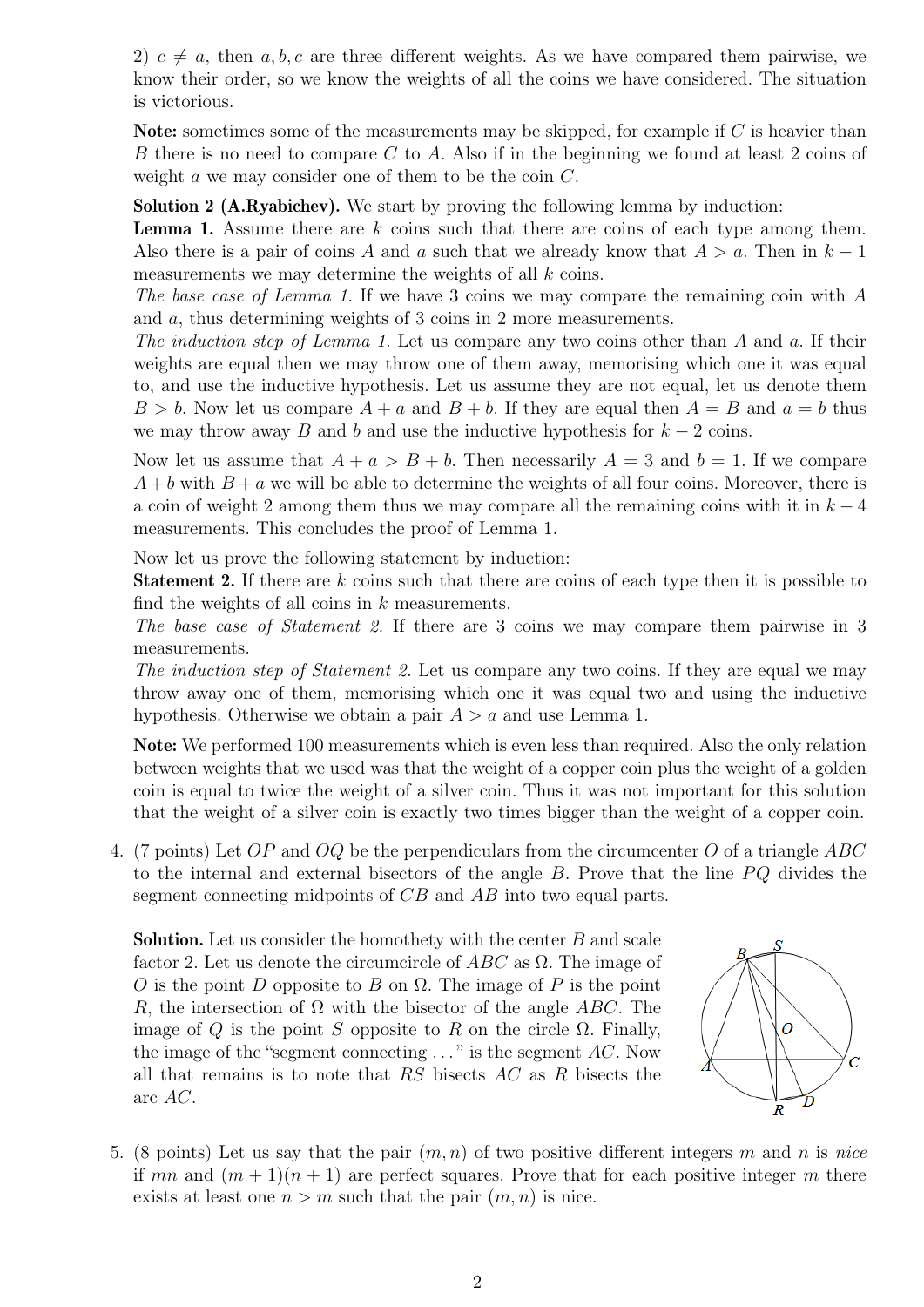**Solution.** For any m the pair  $(m, m(4m + 3)^2)$  is nice. Indeed,  $(m + 1)(m(4m + 3)^2 + 1)$  $= (m+1)(16m^3 + 24m^2 + 9m + 1) = (m+1)^2(16m^2 + 8m + 1) = ((m+1)(4m+1))^2.$ 

**Possible approaches to finding the solution.** It is natural to try finding  $n$  such that it has form  $ma^2$  and  $n+1$  is  $(m+1)k^2$  for some integer k. Since  $n/m$  is a square, we have

 $n/m = (n+1-1)/m = ((m+1)k^2 - 1)/m = k^2 + (k^2 - 1)/m.$ 

The easiest way to ensure that this is a perfect square is to set  $(k^2 - 1)/m$  to be equal to  $4k + 4$ . Then  $(k - 1)/m = 4$  which implies  $k = 4m + 1$ .

6. (8 points) Peter has several 100 ruble notes and no other money. He starts buying books; each book costs a positive integer number of rubles, and he gets change in 1 ruble coins. Whenever Peter is buying an expensive book for 100 rubles or higher he uses only 100 ruble notes in the minimum necessary number. Whenever he is buying a cheap one (for less than 100 rubles) he uses his coins if he has enough, otherwise using a 100 ruble note. When the 100 ruble notes have come to the end, Peter has expended exactly a half of his money. Is it possible that he has expended 5000 rubles or more?

Answer: no, it is not possible.

Solution 1. Let us first consider the case where every cheap book was purchased with coins. Let the number of expensive books be n, then Peter spent at least  $200n$  rubles in 100 ruble notes and got no more than 99*n* rubles in coins (and spent some of them for cheap books). Thus in the end he had less than a half of his money which contradicts the task. Thus this case is impossible.

Now let us consider the latest cheap purchase that increased the number of coins, let us name it "purchase A". If the cost of this purchase was x than as Peter couldn't buy it with coins he had no more than  $x - 1$  rubles in coins before this purchase. Thus after the purchase he had no more than  $(x-1) + (100-x) = 99$  rubles in coins. Now let the number of expensive books after A be equal to m, then in the end Peter had no more than  $99 + 99m$  rubles in coins. In the beginning he had at least  $200m + 100$  rubles as he spent at least two 100 ruble notes for each expensive book and also at least one such note for the purchase A. Thus in the end he had at least  $100m + 50$  rubles. We obtain the following inequality:  $99 + 99m \ge 100m + 50$ , which implies  $m \leq 49$ . Thus in the end there was no more than  $99 + 99m \leq 99 \cdot 50 < 5000$ rubles.

Solution 2. Let us consider some cheap book that was bought for coins. Those coins were obtained as change in some previous purchases. Let us increase their costs by corresponding values instead of purchasing this cheap book. Repeating this procedure we can guarantee that there were no cheap books purchased for coins. As the amount of coins decreases, no new purchases for coin may arise.

There existed a small purchase for 50 or less rubles as otherwise Peter would have spent more than half the money. There was only one small purchase. Indeed, if there was a second one then it could have been bought for coins that were obtained from the first one. However we have eliminated all the purchases for coins in our previous step.

Let us consider the difference between the change and the price for each purchase. For the small purchase it is not greater than  $99-1 = 98$  rubles. For each other purchase it is negative and even because the sum of change and price is divisible by 100. Thus it lies between −98 and −2. This means that the number of purchases other than the small one is not greater than  $98: 2 = 49$  and for each of them Peter paid no more than  $200$  (as  $99 - 201 < -98$ ). Thus there were no more than  $1 + 2 \cdot 49 = 99$  notes of 100 rubles and the half of this sum is not greater than  $9900 : 2 = 4950 < 5000$ .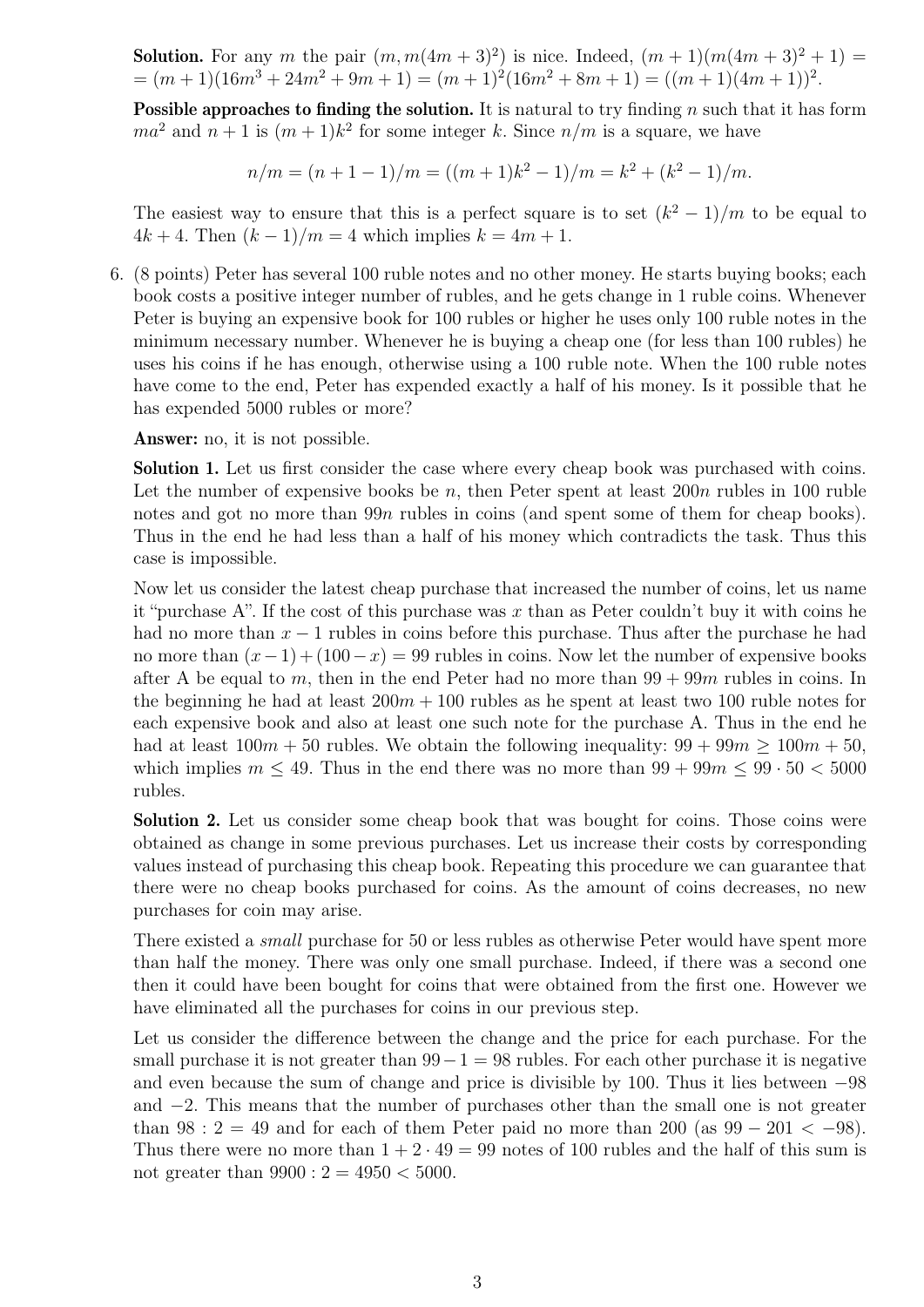7. (10 points) Peter has a wooden square stamp divided into a grid. He coated some 102 cells of this grid with black ink. After that, he pressed this stamp 100 times on a list of paper so that each time just those 102 cells left a black imprint on the paper. Is it possible that after his actions the imprint on the list is a square  $101 \times 101$  such that all the cells except one corner cell are black?

Answer. Yes, it is possible.

Solution. Let us show a construction that covers any square  $(2N + 1) \times (2N + 1)$  without one corner cell with 2N imprints of a stamp with  $2N + 2$  cells. On the picture there is exhibited a particular case of  $N = 4$ .

Let us assume that the missing corner is top-right. We divide our square into four  $N \times N$  squares in the bottom-left part and two  $1 \times 2N$  rectangles, one on top and one on the right. Let us consider the following set of cells: the left column of the bottom-left  $N \times N$ square, the left column of the top-right square, the left cell of the top rectangle and the  $(N + 1)$ -th from the left cell of the same top rectangle. This is a set of  $2N + 2$  cells. If we shift it to the right  $N-1$  times, those shifted copies cover the entire bottom-left and top-right  $N \times N$  squares and the entire top rectangle. Now all that remains is to note that the remaining area is the image of the already colored under rotation by 90◦ degrees.





Note. There are other possible solutions. Here we include a picture of another one, drawn for simplicity for the case  $N = 3$ .

## Senior A-Level Paper

1. (5 points) The polynomial  $P(x, y)$  is such that for any integer  $n > 0$  each of the polynomials  $P(n, y)$  and  $P(x, n)$  either is the constant zero or has the degree not greater than n. Is it possible that the polynomial  $P(x, x)$  has an odd degree?

Answer: no, it is not possible.

**Solution.** Let the highest power of x that appears be m and let the highest power of y that appears be *n*. Without loss of generality let us assume that  $n \geq m$ . Let us represent  $P(x, y)$  as  $A(x)y^{n} + B(x)y^{n-1} + \ldots$  where  $A(x), B(x), \ldots$  are polynomials in x. For all  $0 \leq k \leq n$  consider  $P(k, y) = A(k)y^{n} + B(k)y^{n-1} + \ldots$  It immediately follows from the properties of  $P(x, y)$  that  $P(k, y)$  has degree less than n, thus  $A(k) = 0$ . This means  $A(0) = A(1) = A(2) = \ldots = A(n-1) = 0$ . As  $A(x)$  is not constant zero and has at least n roots it necessarily has degree at least n. On the other hand, the degree of  $A(x)$  is not greater than m. Thus,  $n = m$  and  $A(x)y^n$  contains a term of the form  $Cx^n y^n$ . As this term does not appear in any other summands in the expression  $A(x)y^{n} + B(x)y^{n-1} + \dots$  it cannot cancel, thus deg  $P(x, x) = 2n$ .

Note: it is possible to show that a polynomial  $P(x, y)$  satisfies the task if and only if it is of the form  $c_0 + xy(c_1 + (x - 1)(y - 1)(c_2 + ... + (c_k + ((x - k)(y - k)c_{k+1}))...)$ , where k is a nonnegative integer and  $c_0, \ldots c_{k+1}$  are some constants.

2. (5 points) Let  $ABC$  be an acute triangle. Suppose the points  $A', B', C'$  lie on its sides  $BC, AC, AB$  respectively and the segments  $AA', BB', CC'$  intersect in a common point F inside the triangle. For each of those segments let us consider the circle such that the segment is its diameter, and the chord of this circle that contains the point  $P$  and is perpendicular to this diameter. All three these chords occurred to have the same length. Prove that  $P$  is the orthocenter of the triangle ABC.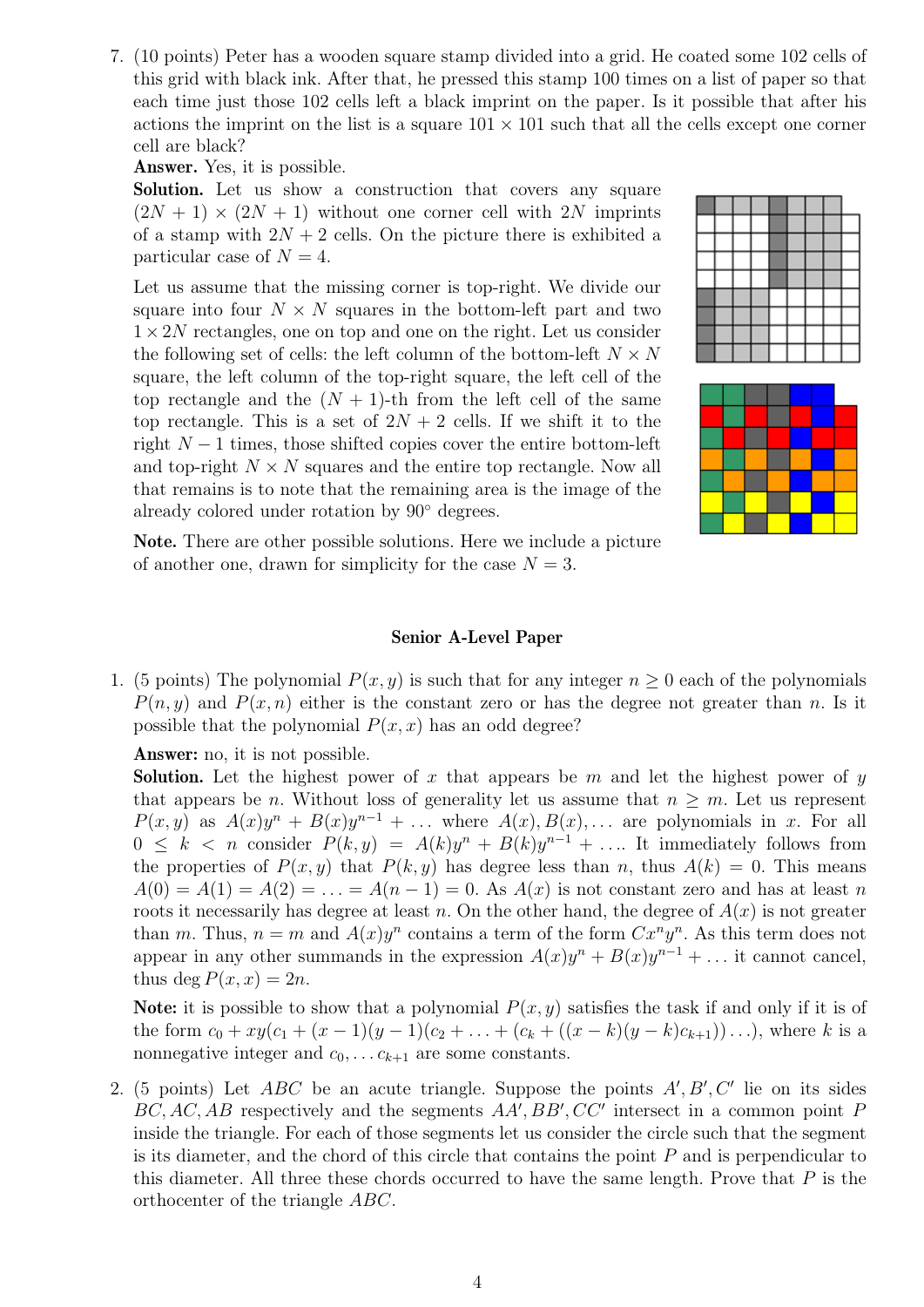**Solution.** Let the length of those chords be equal to  $2x$ . By the intersecting chords theorem we have

$$
x^2 = AP \cdot A'P = BP \cdot B'P = CP \cdot C'P.
$$

By the converse theorem the points  $A, A', B, B'$  lie on a common circle, thus  $\angle AA'B = \angle AB'B$ . Similarly  $\angle AA'C = \angle AC'C$ ,  $\angle BB'C = \angle BC'C$ . Thus

$$
\angle AA'B = \angle AB'B = 180^\circ - \angle BB'C = 180^\circ - \angle BC'C = \angle AC'C = \angle AA'C,
$$

which means that  $AA'$  is an altitude. Likewise, the other two segments are altitudes.

3. (6 points) There are 100 visually identical coins of three types: golden, silver and copper. There is at least one coin of each type. Each golden coin weighs 3 grams, each silver coin weighs 2 grams, and each copper coin weighs 1 gram. How to find the type of each coin performing no more than 101 measurements on a balance scale with no weights?

Solution: see solution for problem Junior-3.

4. (10 points) Consider an increasing sequence of positive numbers

$$
\ldots < a_{-2} < a_{-1} < a_0 < a_1 < a_2 < \ldots,
$$

infinite in both directions. For a positive integer k let  $b_k$  be the minimal integer such that the ratio of the sum of any  $k$  consecutive elements of the sequence to the largest of those  $k$ elements is not greater than  $b_k$ . Prove that the sequence  $b_1, b_2, b_3, \ldots$  either coincides with the sequence  $1, 2, 3, \ldots$  or is constant after some point.

**Solution:** It is obvious that  $b_1 = 1$ . Also for  $k > 1$  the ratio from the task is less than k, thus  $b_k \leq k$  for all positive integer k. If this sequence does not coincide with  $1, 2, 3, \ldots$  then there is some k such that  $b_k \leq k - 1$ . Then  $a_i + a_{i+1} + \ldots + a_{i+k-1} \leq (k-1)a_{i+k-1}$  for all integer i, thus  $ka_i < (k-1)a_{i+k-1}$ . Let us introduce  $t = \frac{k-1}{k} < 1$ , then  $a_i < ta_{i+k-1} < ta_{i+k}$  for all integer i. It follows that

$$
a_i < ta_{i+k} < t^2 a_{i+2k} < \ldots < t^q a_{i+qk} < \ldots
$$

Using these inequalities let us establish an upper bound on  $b_n$ . Consider the ratio

$$
\frac{a_{i+n} + a_{i+n-1} + \ldots + a_{i+1}}{a_{i+n}} = \frac{a_{i+n}}{a_{i+n}} + \frac{a_{i+n-1}}{a_{i+n}} + \ldots + \frac{a_{i+1}}{a_{i+n}}.
$$

In this sum the first k summands are not greater than 1, the next k not greater than t, the next k not greater than  $t^2$  etc. Thus

$$
\frac{a_{i+n} + a_{i+n-1} + \ldots + a_{i+1}}{a_{i+n}} < k(1 + t + t^2 + \ldots + t^s) < k(1 + t + t^2 + \ldots) = \frac{k}{1 - t} = k^2.
$$

This implies that  $b_n \leq k^2$  for all positive integer n. As the sequence  $(b_n)$  is a nondecreasing sequence of integers it necessarily stabilizes at some number not exceeding  $k^2$ .

- 5.  $(6+6 \text{ points})$  The point M inside a convex quadrilateral ABCD is equidistant from the lines AB and CD and is equidistant from the lines BC and AD. The area of ABCD occurred to be equal to  $MA \cdot MC + MB \cdot MD$ . Prove that the quadrilateral ABCD is
	- a) cyclic (inscribed);
	- b) tangential (circumscribed).

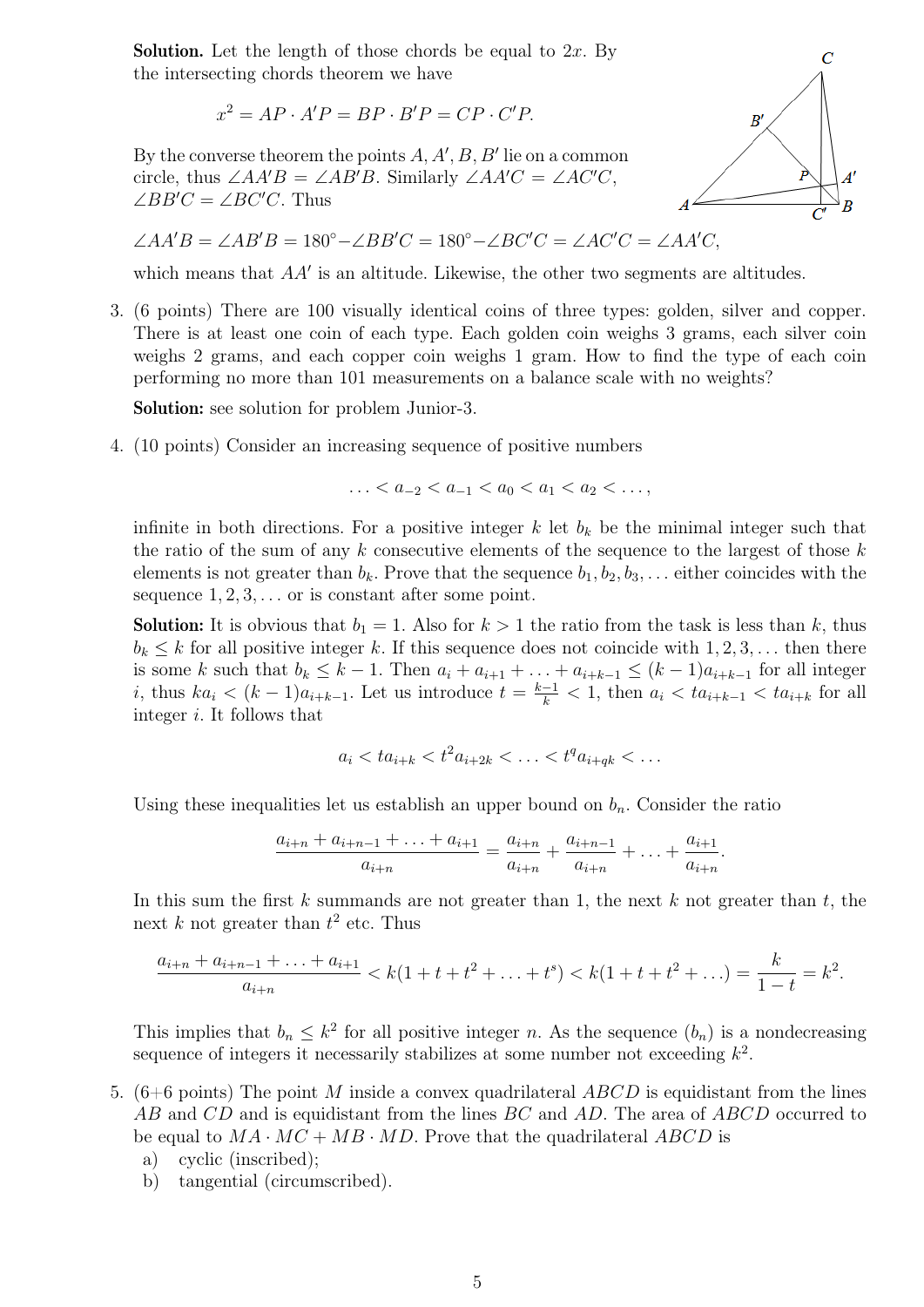**Solution. a)** Let us consider perpendiculars  $MP, MQ, MR, MT$  onto  $AB, BC, CD, DA$ . Then

$$
S_{ABCD} = S_{AMB} + S_{BMC} + S_{CMD} + S_{DMA} \le
$$
  

$$
\le (S_{AMP} + S_{BMP}) + (S_{BMQ} + S_{CMQ}) + (S_{CMR} + S_{DMR}) + (S_{DMT} + S_{AMT}).
$$

As the right triangles  $AMP$  and  $CMR$  have equal legs  $MP$  and  $MR$ , we may combine them into a triangle  $\Delta$  that has two sides equal to  $MA$  and  $MC$ , thus

$$
S_{AMP} + S_{CMR} = S_{\Delta} \le \frac{1}{2} MA \cdot MC.
$$

Similarly

$$
S_{BMP} + S_{DMR} \le \frac{1}{2} MB \cdot MD, S_{BMQ} + S_{DMS} \le \frac{1}{2} MB \cdot MD, S_{CMQ} + S_{AMS} \le \frac{1}{2} MA \cdot MC.
$$

Altogether we obtain  $S_{ABCD} \leq MA \cdot MC + MB \cdot MD$ . We see now that all the inequalities shoud necessary be equalities. This implies that the points  $P, Q, R, T$  lie on the corresponding sides, not on their extensions, and that the triangle  $\Delta$  is right, which means  $\angle MAP + \angle MCR = 90^\circ$ . Similarly  $\angle MAD + \angle MCQ = 90^\circ$ , thus

$$
\angle BAD + \angle BCD = (\angle MAP + \angle MCR) + (\angle MAT + \angle MCQ) = 180^{\circ}.
$$

This proves that *ABCD* is inscribed.

b) Considering the right triangle  $\Delta$  again we see that  $AP + RC =$ √  $\lim_{\epsilon \to 0} \frac{\text{the right triangle } \Delta \text{ again we see that } AP + RC = \sqrt{MA^2 + MC^2}.$  Similarly  $BP + RD = \sqrt{MB^2 + MD^2}$ . Then  $AB + CD = \sqrt{MA^2 + MC^2} + \sqrt{MB^2 + MD^2}$ . If we compute  $BC + DA$  the same way we shall get the same result, which proves that  $ABCD$  is circumscribed.

Note: it is possible to prove that the area of any tangential cyclic quadrilateral ABCD is equal to  $MA \cdot MC + MB \cdot MD$  where M is its incenter.

- 6. (6+6 points) A cube consisting of  $(2N)^3$  unit cubes is pierced by several needles parallel to the edges of the cube (each needle pierces exactly  $2N$  unit cubes). Each unit cube is pierced by at least one needle. Let us call any subset of these needles "regular" if there are no two needles in this subset that pierce the same unit cube.
	- a) Prove that there exists a regular subset consisting of  $2N^2$  needles such that all of them have either the same direction or two different directions.
	- b) What is the maximum size of a regular subset that does exist for sure?

Solution (A.Shapovalov). Let the cube's edges be parallel to the coordinate axes.

a) Let us split the cube into layers of height 1 parallel to the plane  $Oxy$ . In each such layer there is some number of needles parallel to  $Ox$  and some number of needles parallel to  $Oy$ . Let us consider the maximum of those two numbers. Similar maximums may be found for layers parallel to other coordinate planes. Altogether we get  $6n$  maximums. Let k be the smallest of them and  $K$  be the layer where it occurs.

We may pick  $2n - k$  rows and  $2n - k$  columns in the layer K that do not contain needles. Then in their intersection we get  $(2n-k)^2$  cubes that are not pierced by needles in this layer. Thus all those cubes are pierced by needles perpendicular to K. Let us paint those  $(2n - k)^2$ needles into blue.

Now let us pick a side  $P$  of the cube that is orthogonal to  $K$ . Consider  $k$  layers that are parallel to  $P$  and do not contain blue needles. In each such layer we may pick at least  $k$